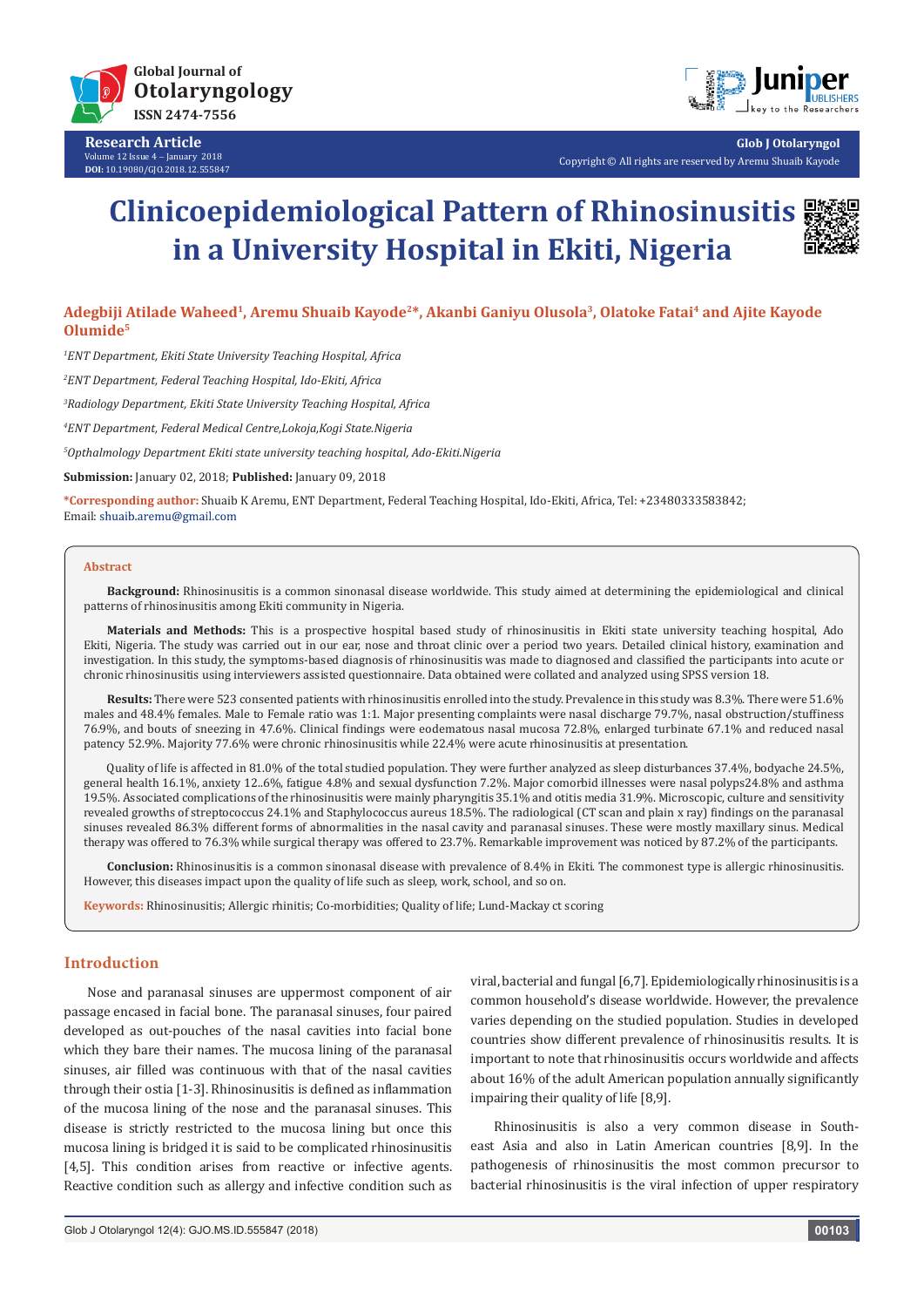### **Global Journal of Otolaryngology**

tract. Rhinosinusitis may also arise from sinus obstruction from mucosal oedema following inhalation of allergens [6-8]. Superimpose bacterial or fungal infection may follows. Poor or delayed treatment, virulent microorganisms or low immune status of infected person leads to bridge of sinonasal mucosa and extension to contiguous structures. Complications such as orbital, cranial, pharyngeal, otological extension may arise. Rhinosinusitis clinical features depend on factors such as duration of illness, offending organism, associated complication. Rhinosinusitis typical clinical presentations includes nasal discharge, facial pain, nasal obstruction, itching (nose, eyes, throat, ear), excessive sneezing, smell abnormalities, headache, halitosis, hawking and symptoms of the complications [6-9].

Adequate evaluation of patients with rhinosinusitis is very crucial before treatment. It is important to identify implicating microorganisms such viral, bacterial or fungal infection. This studies determined appropriate antibiotics to be administered [10,11]. The extent and level of extension of the rhinosinusitis in the nose and paranasal sinuses with their surrounding organ can be determined by appropriate imaging. They range from simple, cheap, and less diagnostic value plain x ray to most expensive, and more diagnostic value such as computerized tomographic (CT) scan and magnetic resonance imaging (MRI) [12]. Radiological examination is of great importance in surgical planning of the patients. To determine extent and type of sinonasal surgery to be employed. Rhinosinusitis despite been common in our environment like other parts of the world, there is paucity of literature on this subject in Nigeria from Ekiti, South West Nigeria. The otorhinolaryngologist must note that more advanced rhinosinusitis cases are likely to present to the primary care physician before referral to the specialist in bad shape. This study aimed at determining the epidemiological and clinical patterns of rhinosinusitis among the Ekiti community, south west Nigeria.

#### **Materials and Methods**

This is a prospective study of the patients with clinical diagnosis of rhinosinusitis seen, reviewed and managed in the Ear, Nose and Throat department of the Ekiti State University Teaching Hospital, Ado Ekiti, Nigeria. This is the only state owned tertiary health facility serving over two millions populations. The study was carried out over a period of two years (from February 2015 to January 2017). All consecutive patients who presented to the department were enrolled into the study. Ethical clearance was sought for and obtained from the ethical committee of the hospital. Informed consent was obtained from patients/guardian/parents before patients were enrolled into the study. These consented patients were then prospectively studied. Interviewer assisted questionnaire were given to consented patient to obtain detailed history on biodata, and occupation. Detailed otorhinolaryngological history was taken from the patient/guardian/parents. Detailed history on possible aetiological and predisposing factor for rhinosinusitis was taken. Past medical, surgical, family and social history were taken. General physical and systemic examination was performed.

Thorough nose, ear, throat, head and neck examination were done and documented. Thorough rhinological examination includes anterior rhinoscopy, nasal cavity and posterior rhinoscopy with nasoendoscopy. Oropharyngeal examination performed and findings were documented. Sinonasal discharge was aseptically taken examined and sent for microscopy, culture, and sensitivity. Further investigations such as x ray, computerized tomographic scan of the paranasal sinuses were requested based on clinical findings. Lund-Mackay ct Scoring was applied on rhinosinusitis on the paranasal sinuses CT scans for the disease severity or presurgical evaluation. The right or left sinuses were respectively divided into six portions, including maxillary sinus, anterior ethmoid sinuses, posterior ethmoid sinuses, sphenoid sinus, frontal sinus, and ostiomeatal complex. The severity of sinus mucosal inflammation or fluid accumulation for the above six portions were unilaterally and bilaterally summed to respectively give separate unilaterally and bilaterally total Lund-Mackay ct Scoring values.

All the patients were educated based on the findings and the line of management of rhinosinusitis. Patient were then managed medically, surgically or combined. The patient's treatments were determined by the findings. Participant was followed up in the ear, nose and throat clinic for possible outcome and complications. In this study we adopted the symptoms-based diagnosis of rhinosinusitis was made. Whenever the patients had 2 major symptoms or 1 major and 2 minor symptoms diagnosis of rhinosinusitis was made.. The 4 major rhinosinusitis symptoms were nasal obstruction/blockage/congestion, nasal discharge (anterior/posterior or postnasal drip, which may be purulent), facial pain/pressure (forehead/nasal/eye), and reduction or loss of smell. The minor rhinosinusitis symptoms were headaches, fever (other than acute rhinosinusitis), halitosis, fatigue, dental pain, cough, and ear pain/pressure/fullness, besides nasal endoscopy and/or computerized tomographic scan 6. All data obtained were documented, collated and analysed. The data analysis was done by using SPSS version 18. The analyzed data were expressed by simple descriptive methods, tables, bar chart and pie chart.

#### **Results**



A total 4341 patients were seen in ear, nose and throat clinic over same period. There were 523 consented patients with diagnosis of

**How to cite this article:** Adegbiji Atilade Waheed, Aremu Shuaib Kayode, Akanbi Ganiyu Olusola, Olatoke Fatai, Ajite Kayode Olumide. Clinicoepidemiological Pattern of Rhinosinusitis in a University Hospital in Ekiti, Nigeria. Glob J Oto 2018; 12(4): 555847. DOI: [10.19080/GJO.2018.12.555847](http://dx.doi.org/10.19080/GJO.2018.12.555847). **<sup>00104</sup>**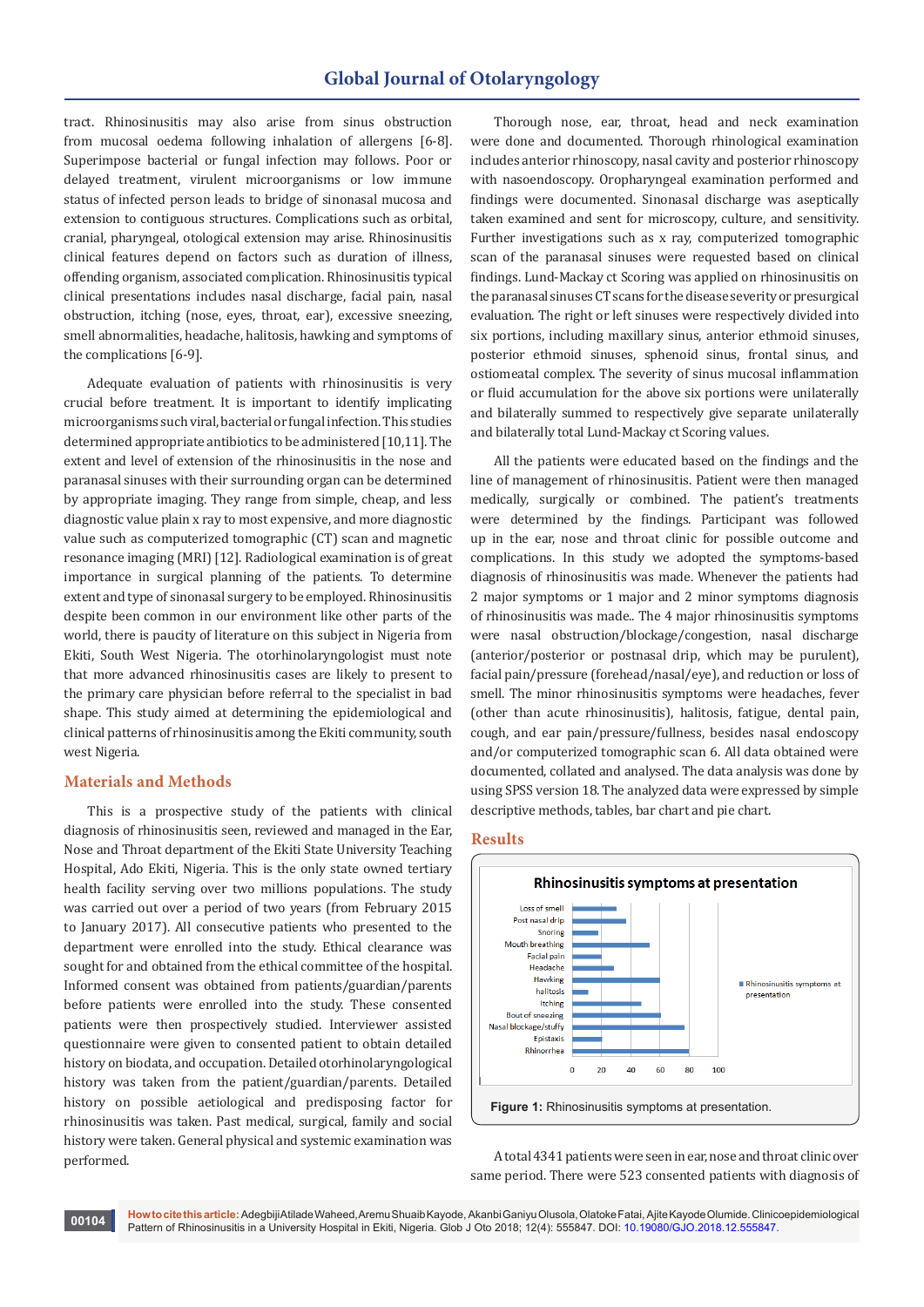## **Global Journal of Otolaryngology**

rhinosinusitis that met the inclusion criteria and were enrolled into the study. The prevalence of rhinosinusitis in this study was 8.3%. There were 270 (51.6%) males and 253 (48.4%) females. Male to Female ratio was 1:1. Table 1 showed the age group distribution of the patients. They are evenly represented with peak age group at third decade (21-30). Major presenting complaints were 417 (79.7%) catarrh/rhinorrhea/nasal discharge, 402 (76.9%) nasal obstruction/stuffiness and 249 (47.6%) bouts of sneezing. Less common presenting complaints were 58 (11.1%) halitosis and 92 (17.6%) snoring. This is illustrated in Figure 1. On clinical examination of the nose the major findings were bluish edematous nasal mucosa 381 (72.8%), enlarged turbinate 351 (67.1%) and reduced nasal patency 277 (52.9%). Figures 2 & 3 illustrated the presenting signs of the patients.







| Age group in years | <b>Number</b> | Percentage (%) |  |  |
|--------------------|---------------|----------------|--|--|
| $1 - 10$           |               |                |  |  |
| $11 - 20$          | 13            | 13             |  |  |
| 21-30              | 75            | 75<br>161      |  |  |
| $31 - 40$          | 161           |                |  |  |
| $41 - 50$          | 100           | 100            |  |  |
| $51-60$            | 121           | 121            |  |  |
|                    | 36            | 36             |  |  |
| 61 and above       | 17            | 17             |  |  |
|                    |               |                |  |  |

Majority 406 (77.6%) of the patients presented at hospital as chronic rhinosinusitis after three months of onset of symptoms. Then 117 (22.4%) others presented as acute rhinosinusitis before three months usually less than 6 weeks for acute. Rhinosinusitis in this study has resulted in affectation of quality of life in 424 (81.0%) of the studied population. This is showed in Tables 2 & 3. The pattern of quality of life affected were: sleep disturbances 196 (37.4%), bodyache 128 (24.5%), general health 84 (16.1%), psychological disorders 32 (6.2%), social functioning 169 (32.4%), changes in mood 71 (13.5%), depression 41 (7.8%), anxiety 66 (12.6%), fatigue 25 (4.8%) and sexual dysfunction 38 (7.2%). Major comorbid illnesses among the studied population were nasal polyps 130 (24.8%) and asthma 102 (19.5%). Less common comorbid illnesses were diabetes mellitus 9 (1.7%) and hypertension 7 (1.4%) (Table 2).

|  | <b>Table 2:</b> Rhinosinusitis co-morbid illnesses. |  |  |
|--|-----------------------------------------------------|--|--|
|--|-----------------------------------------------------|--|--|

| <b>Comorbid illnesses</b>     | <b>Number</b> | Percentage (%) |
|-------------------------------|---------------|----------------|
| Asthma                        |               |                |
| Foreign body                  | 102           | 19.5           |
| Nasal mass                    | 25            | 4.7            |
| Frontoethmoidal<br>mucocele   | 86            | 16.4           |
|                               | 14            | 2.6            |
| Adenotonsillar<br>enlargement | 15            | 2.9            |
| Nasal polyps                  | 130           | 24.8           |
| Diabetes mellitus             | 9             | 1.7            |
| Hypertension                  | 7             | 1.4            |
|                               |               |                |

|  |  | <b>Table 3:</b> Quality of life among the rhinosinusitis patient's. |  |
|--|--|---------------------------------------------------------------------|--|
|  |  |                                                                     |  |

| <b>Quality of life</b>     | <b>Number</b> | Percentage (%) |
|----------------------------|---------------|----------------|
| sleep disturbances         | 196           | 37.4           |
| Bodyache                   | 128           | 24.5           |
| General health             | 84            | 16.1           |
| Psychological<br>disorders | 32            | 6.2            |
| Social functioning         | 169           | 32.4           |
| Work absenteeism           | 98            | 18.7           |
| School absenteeism         | 91            | 17.4           |
| Changes in mood            | 71            | 13.5           |
| Depression                 | 41            | 7.8            |
| Anxiety                    | 66            | 12.6           |
| Fatigue                    | 25            | 4.8            |
| Sexual dysfunction         | 38            | 7.2            |

Associated complications of the rhinosinusitis among the studied population were mainly pharyngitis 184 (35.1%) and otitis media 167 (31.9%) Less common complications seen were orbital complication (cellulitis) 35 (6.7%) and bronchopneumonia 38 (7.2%). This is illustrated in Table 4. Microscopic, culture and sensitivity was requested for participants when based on patient's condition. There was no growth in 9 (1.7%) of the nasal mucous

**How to cite this article:** Adegbiji Atilade Waheed, Aremu Shuaib Kayode, Akanbi Ganiyu Olusola, Olatoke Fatai, Ajite Kayode Olumide. Clinicoepidemiological Pattern of Rhinosinusitis in a University Hospital in Ekiti, Nigeria. Glob J Oto 2018; 12(4): 555847. DOI: [10.19080/GJO.2018.12.555847](http://dx.doi.org/10.19080/GJO.2018.12.555847) **<sup>00105</sup>**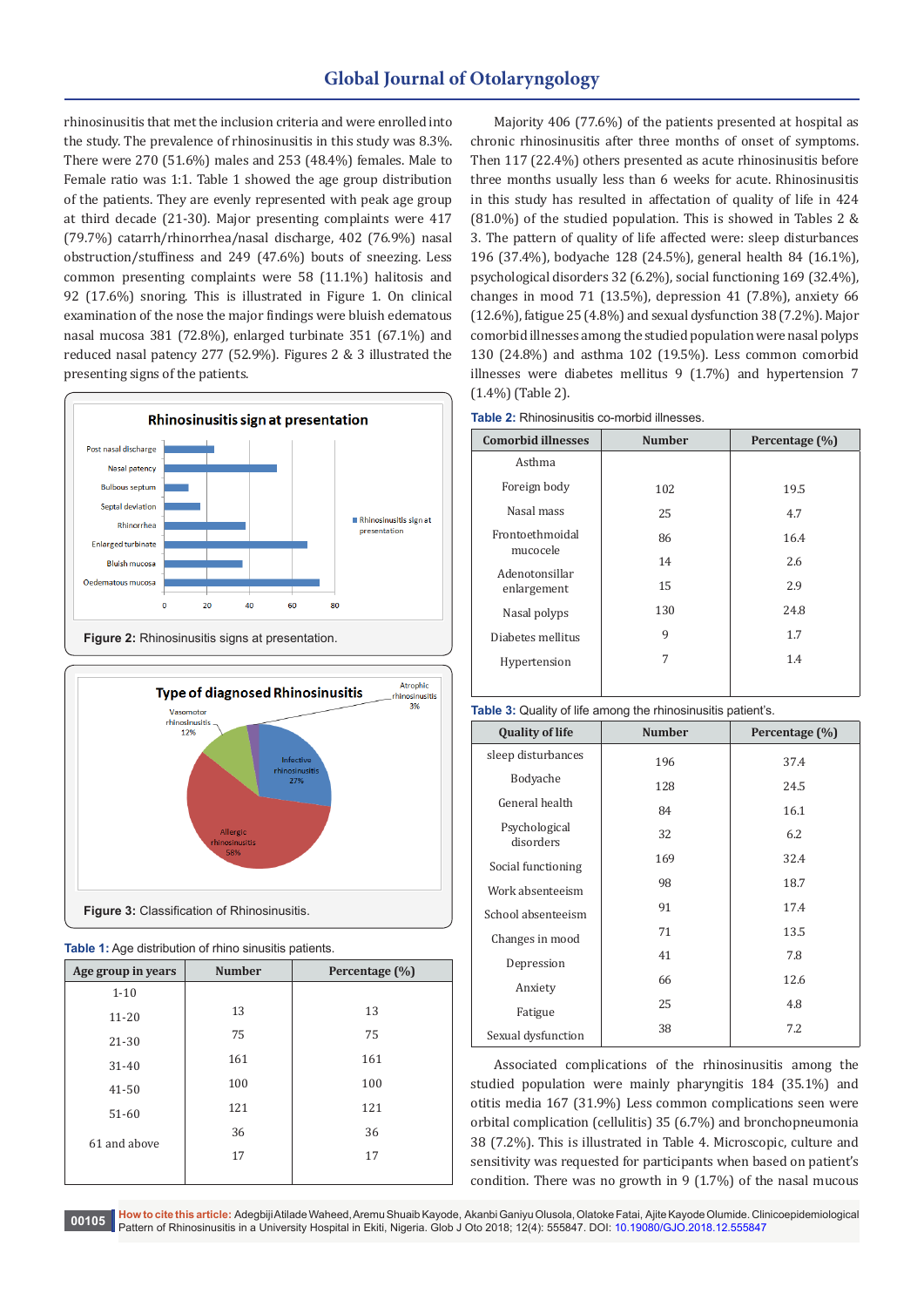taken. There were growths of streptococcus so 126 (24.1%), Staphylococcus aureus 97 (18.5%) and Hemophilus influenzae 61 (11.7%) were recorded. In this study of rhinosinusitis radiologic request were made based on the patient's condition. This included x-rays and CT scan only 353 (67.4%) had radiological examination **Table 4:** Complications of Rhinosinusitis in the patients.

done, while 170 (32.6%) could not. The radiological findings on the paranasal sinuses were normal in 72 (13.7%) while the remaining 451 (86.3%) revealed different form of abnormalities in the nasal cavity and paranasal sinuses.

| <b>Complications</b> | <b>Number</b> | Percentage (%) |  |
|----------------------|---------------|----------------|--|
| Orbital complication | 35            | 6.7            |  |
| Headache             | 148           | 28.3           |  |
| Otitis media         | 167           | 31.9           |  |
| Pharyngitis          | 184           | 35.1           |  |
| Pneumonia            | 38            | 7.2            |  |

**Table 5:** Lund-Mackay scores distributions of the right and left paranasal sinuses.

| <b>Paranasal sinuses</b>   | Right 0 | Right 1 | Right 2 | Left 0 | Left 1 | Left 2  |
|----------------------------|---------|---------|---------|--------|--------|---------|
| Frontal sinus              |         |         |         |        |        |         |
| Maxillary sinus            | 87.6%   | 8.1%    | $4.3\%$ | 4.3%   | 2.1%   | 2.1%    |
| Anterior ethmoid           | 55.8%   | 26.5%   | 17.7%   | 17.7%  | 22.6%  | 22.6%   |
| sinus                      | 72.6%   | 15.7%   | 11.7%   | 11.7%  | 15.6%  | 15.6%   |
| Posterior ethmoid<br>sinus | 74.5%   | 14.1%   | 11.4%   | 11.4%  | 8.8%   | 8.8%    |
| Ostiomeatal                | 85.3%   | 2.3%    | 14.7%   | 14.7%  | 2.1%   | $2.1\%$ |
| complex                    | 96.4%   |         | 1,3%    | 1,3%   |        |         |
| Sphenoid sinus             |         |         |         |        |        |         |

Nasal cavity shown enlarged turbinate and septal deviation. Paranasal sinuses revealed haziness, air-fluid levels, mucosal thickening, and polyps and so on. The orders of paranasal sinuses affectation were maxillary, ethmoid, frontal and sphenoid sinuses. This is illustrated in Table 5. Treatment offered to rhinosinusitis patients were medical, surgical or combined therapy. Medical therapy in form of was offered to 399 (76.3%) while 124 (23.7%) had surgical treatment types. Combined therapy given to 118 (22.6%) of the participants. Remarkable improvement was noticed by 456 (87.2%) of the studied population while the remaining do not noticed remarkable improvement following one week therapy.

#### **Discussion**

Rhinosinusitis is a very common sinonasal disease seen in Otorhinolaryngological practice worldwide, and Ekiti community is not excluded. This disorder is characterized by inflammation of the mucosa of the nose and paranasal sinuses. The prevalence of rhinosinusitis of 8.3% is very low compared to findings among Caucasians [13,14]. Rhinosinusitis has no predilection for age but the peak age group was 21 to 30 years age group. This modal age group for rhinosinusitis coincides with active and very productive age group. It was also noticed that the lowest prevalence in this study was at the extreme of age groups. This may likely be due to underdevelopment of the sinuses in ages 1 to 10 years. Elderly adaptation to chronic rhinosinusitis may be a factor to their low presentation in this study. In clinical presentation of rhinosinusitis the major presentation in this study was rhinorrhea over other

presenting complaints. This finding is different from findings in other research work [15].

On nasal examination, oedematous nasal mucosa was also the commonest nasal findings. This is as a result of inflammatory reaction of sinonasal mucosa to the offending agent. This study revealed allergic rhinosinusitis as the commonest, followed by infective rhinosinusitis as the cause of rhinosinusitis in this study. Allergic rhinosinusitis is recurrent, chronic, runs in the family and non-communicable as in previous study [16]. This study further revealed chronic rhinosinusitis to be commoner than acute rhinosinusitis as found in previous study. This may be due to common cases of poorly treated acute rhinosinusitis, high prevalence of allergic. Commonest comorbid illnesses associated with rhinosinusitis in this study were asthma and nasal polyps. Asthma may be as a result of similar IgE hypersensitivity reaction like allergic rhinosinusitis. Nasal polyp's cause's mucous stasis with subsequent infection leads to or worsen rhinosinusitis. Pharyngeal extension of rhinosinusitis leads to the commonest pharyngeal complication seen in this study and previous study [17].

This study revealed affectation of quality of life of rhinosinusitis sufferers with affectation of all aspect of life. Majority of the studied population had sleep disturbances and social functioning. This is resultant effect of the symptomatology of nasal blockage/stuffiness, nasal discharge and bout of sneezing. Some studies revealed similar findings [17-24]. The commonest microorganism's growth recorded in this study was Streptococcus sp. This is different from growth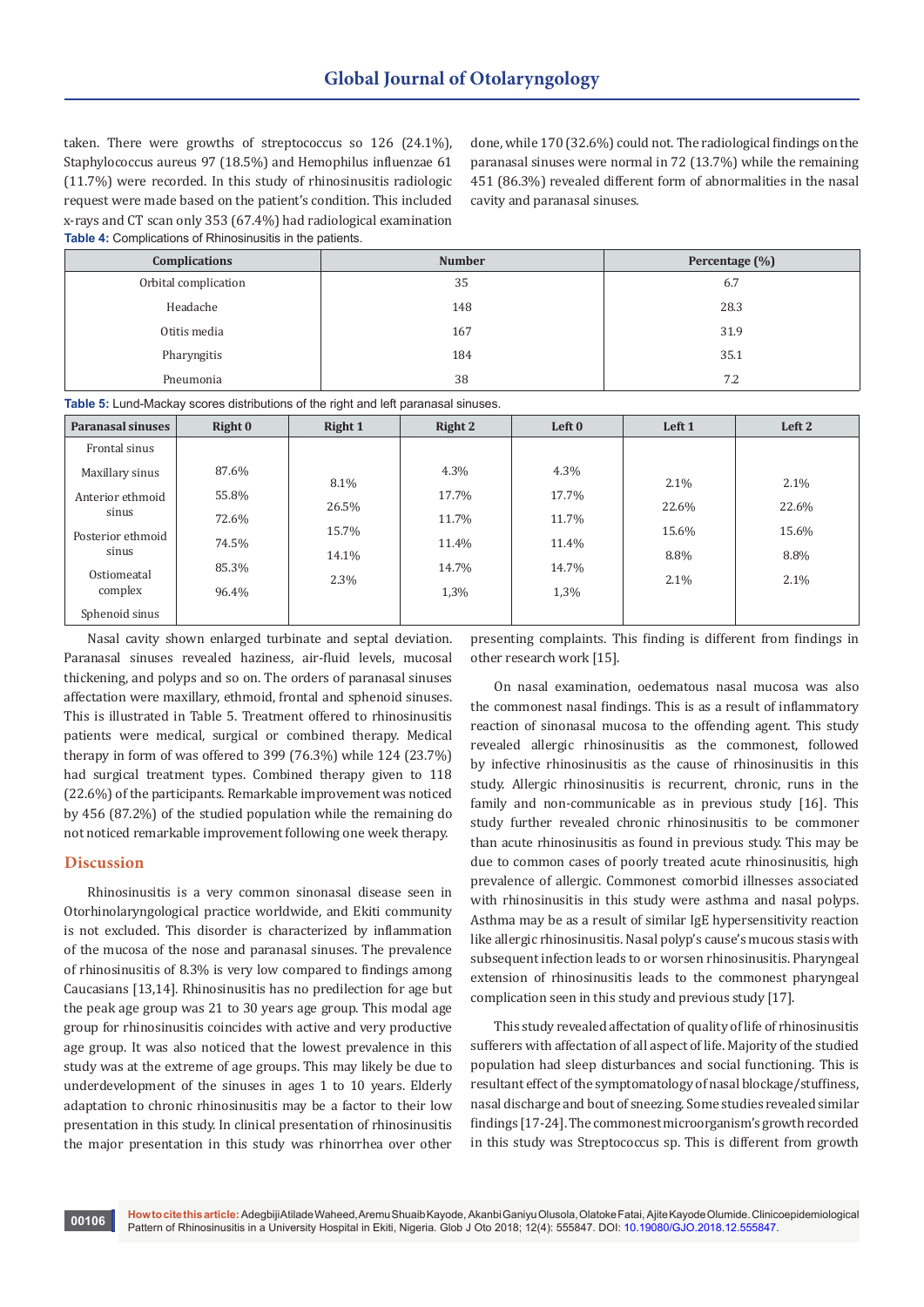recorded in other studies [25-30]. Radiological findings on nasal cavity revealed erection and enlargement of turbinate's leading to blockage of the ostia of the paranasal sinuses. Furthermore maxillary sinus was found to be the most commonly affected of the four sinuses. This is similar to findings in previous studies [31-38].

In this study all patients had initial medical treatment to eliminate infection or any offending agent and restoration of function. Medical management involves the use of steam inhalation, systemic antibiotics, nasal steroid spray, systemic decongestant, topical nasal decongestants, and analgesics. When medical intervention failed to cure or there was residual pathology, surgical management is indicated. The surgery involves removal of the pathology and restoration of sinuses drainage. Majority of the studied population responded to medical treatment while few had surgical intervention and this finding is similar to the results of other studies [39-47].

#### **Conclusion**

In rhinosinusitis majority of cases present as chronic diseases in the study population. This condition usually has comorbid illnesses, complications and affects quality of life of the patients at presentation. Difficult or complicated cases should be promptly referred to Otorhinolaryngologist for early intervention.

#### **References**

- 1. [Ressel G \(2004\) Sinus and Allergy Health Partnership releases report](https://www.aafp.org/afp/2004/0501/p2248.html)  [on adult chronic rhinosinusitis. Am Fam Physician 69\(9\): 2248-2249.](https://www.aafp.org/afp/2004/0501/p2248.html)
- 2. [Kern RC, Conley DB, Walsh W, Chandra R, Kato A, et al. \(2008\)](https://www.ncbi.nlm.nih.gov/pmc/articles/PMC2802263/)  [Perspectives on the etiology of chronic rhinosinusitis: An immune](https://www.ncbi.nlm.nih.gov/pmc/articles/PMC2802263/)  [barrier hypothesis. Am J Rhinol 22\(6\): 549-559.](https://www.ncbi.nlm.nih.gov/pmc/articles/PMC2802263/)
- 3. [Adoga AA, Nuhu DM \(2011\) The Epidemiology and Economic Impact](https://www.omicsonline.org/the-epidemiology-and-economic-impact-of-rhinosinusitis-in-jos-north-central-nigeria-2155-9627.1000116.php?aid=1890)  [of Rhinosinusitis in Jos, North-central Nigeria. Journal of Clinincal](https://www.omicsonline.org/the-epidemiology-and-economic-impact-of-rhinosinusitis-in-jos-north-central-nigeria-2155-9627.1000116.php?aid=1890)  [Research Bioethic 2: 11-16.](https://www.omicsonline.org/the-epidemiology-and-economic-impact-of-rhinosinusitis-in-jos-north-central-nigeria-2155-9627.1000116.php?aid=1890)
- 4. Deepthi NV, Menon UK, Madhumita K (2012) Chronic rhinosinusitisan overview. Amrita J Med 8(1): 1-44.
- 5. [Dunmade AD, Afolabi OA, Alabi BS, Busari SS, Koledoya AO \(2012\)](https://www.ncbi.nlm.nih.gov/pubmed/22905703)  [Intra-antral application of an anti-fungal agent for recurrent maxillary](https://www.ncbi.nlm.nih.gov/pubmed/22905703)  [fungal rhinosinusitis:A case report. Journal of Medical Case Report](https://www.ncbi.nlm.nih.gov/pubmed/22905703)  [20\(6\): 245-248.](https://www.ncbi.nlm.nih.gov/pubmed/22905703)
- 6. [Awuah P, Duah IM \(2012\) Results of orbital cellulitis treatment.](https://www.researchgate.net/publication/266348604_Results_of_orbital_cellulitis_treatment)  [Journal of Natural Sciences Research 2: 91-5.](https://www.researchgate.net/publication/266348604_Results_of_orbital_cellulitis_treatment)
- 7. [Adeji TO, Olaosun AO, Tobih JE, Adejumo OO \(2013\) Sinogenic orbital](https://www.researchgate.net/publication/279962834_sinogenic_orbital_infections)  [infections in a Nigerian Teaching Hospital. Advenced Tropical Medecin](https://www.researchgate.net/publication/279962834_sinogenic_orbital_infections)  [Publication Health international 3\(4\): 87-100.](https://www.researchgate.net/publication/279962834_sinogenic_orbital_infections)
- 8. [Chandramani P, Ashok S \(2011\) Allergic Aspergillus Sinusitis and](https://www.ncbi.nlm.nih.gov/pmc/articles/PMC3206248/)  [its association with allergic bronchopulmonary aspergillosis. Asian](https://www.ncbi.nlm.nih.gov/pmc/articles/PMC3206248/)  [pacific Allergy 1\(3\): 130-137.](https://www.ncbi.nlm.nih.gov/pmc/articles/PMC3206248/)
- 9. [Ishitoya J, Sakuma Y, Tsukuda M \(2010\) Eosinophilic Chronic](https://www.ncbi.nlm.nih.gov/pubmed/20657162)  [Rhinosinusitis in Japan. Allergolint 59\(3\): 239-245.](https://www.ncbi.nlm.nih.gov/pubmed/20657162)
- 10. [Bhattacharyya N \(2006\) Clinical and symptom criteria for the accurate](https://www.ncbi.nlm.nih.gov/pubmed/16826087/)  [diagnosis of chronic rhinosinusitis. Laryngoscope 116: 1-22](https://www.ncbi.nlm.nih.gov/pubmed/16826087/).
- 11. [Meltzer EO, Hamilos DL \(2011\) Rhinosinusitis diagnosis and](https://www.ncbi.nlm.nih.gov/pmc/articles/PMC3084646/)  [management for the clinician: A synopsis of recent consensus](https://www.ncbi.nlm.nih.gov/pmc/articles/PMC3084646/)  [guidelines. Mayo Clin Proc 86\(5\): 427-443.](https://www.ncbi.nlm.nih.gov/pmc/articles/PMC3084646/)
- 12. [Kolo ES \(2012\) The role of plain radiographs in the diagnosis of](https://www.ncbi.nlm.nih.gov/pmc/articles/PMC3598286/)  [chronic maxillary rhinosinusitis in adults. African Health Sciences](https://www.ncbi.nlm.nih.gov/pmc/articles/PMC3598286/)  [12\(4\): 459-463.](https://www.ncbi.nlm.nih.gov/pmc/articles/PMC3598286/)
- 13. [Fokkens WJ, Lund VJ, Mullol J \(2012\) European Position Paper on](https://uncch.pure.elsevier.com/en/publications/european-position-paper-on-rhinosinusitis-and-nasal-polyps-2012)  [rhinosinusitis and nasal polyps 2012. Rhinol Suppl 23: 1-298.](https://uncch.pure.elsevier.com/en/publications/european-position-paper-on-rhinosinusitis-and-nasal-polyps-2012)
- 14. [Fokkens W, Lund V, Mullol J \(2007\) European Position Paper on](https://www.ncbi.nlm.nih.gov/pubmed/17844873)  [Rhinosinusitis and Nasal Polyps group. European position paper on](https://www.ncbi.nlm.nih.gov/pubmed/17844873)  [rhinosinusitis and nasal polyps 2007. Rhinol Suppl 20: 1-136.](https://www.ncbi.nlm.nih.gov/pubmed/17844873)
- 15. [Soler ZM, Mace J, Smith TL \(2008\) Symptom-based presentation](https://www.ncbi.nlm.nih.gov/pubmed/18588763)  [of chronic rhinosinusitis and symptom-specific outcomes after](https://www.ncbi.nlm.nih.gov/pubmed/18588763)  [endoscopic sinus surgery. Am J Rhinol 22\(3\): 297-301.](https://www.ncbi.nlm.nih.gov/pubmed/18588763)
- 16. [Fasunla JA, Nwaorgu OGB \(2011\) Adult chronic rhinosinusitis:](https://www.ajol.info/index.php/ecajs/article/view/72478)  [spectrum of clinical features and management in a tertiary health](https://www.ajol.info/index.php/ecajs/article/view/72478)  [institution and literature review. East and Central African Journal of](https://www.ajol.info/index.php/ecajs/article/view/72478)  [Surgery 16\(1\).](https://www.ajol.info/index.php/ecajs/article/view/72478)
- 17. [Alt JA, DeConde AS, Mace JC, Steele TO, Orlandi RR, et al. \(2015\) Quality](https://www.ncbi.nlm.nih.gov/pubmed/26356240)  [of Life in Patients With Chronic Rhinosinusitis and Sleep Dysfunction](https://www.ncbi.nlm.nih.gov/pubmed/26356240)  [Undergoing Endoscopic Sinus Surgery: A Pilot Investigation of](https://www.ncbi.nlm.nih.gov/pubmed/26356240)  [Comorbid Obstructive Sleep Apnea. JAMA Otolaryngol Head Neck Surg](https://www.ncbi.nlm.nih.gov/pubmed/26356240)  [141\(10\): 873-881.](https://www.ncbi.nlm.nih.gov/pubmed/26356240)
- 18. [Pablo Pinillos Marambaia, Manuela Garcia Lima, Kleber Pimentel](https://www.ncbi.nlm.nih.gov/pubmed/23503908)  [Santos, Amaury de Machado Gomes, Milena Magalhães de Sousa, et](https://www.ncbi.nlm.nih.gov/pubmed/23503908)  [al. \(2013\) Evaluation of the quality of life of patients with chronic](https://www.ncbi.nlm.nih.gov/pubmed/23503908)  [rhinosinusitis by means of the SNOT-22 questionnaire. Braz J](https://www.ncbi.nlm.nih.gov/pubmed/23503908)  [Otorhinolaryngol 79\(1\): 54-58.](https://www.ncbi.nlm.nih.gov/pubmed/23503908)
- 19. [Schatz Michael, Zeiger Robert S, Chen Wansu, Yang Su Jau, Stanford](https://www.ncbi.nlm.nih.gov/pubmed/22487290)  [Richard H, et al. \(2012\) A comparison of the psychometric properties](https://www.ncbi.nlm.nih.gov/pubmed/22487290)  [of the Mini-Rhinitis Quality of Life Questionnaire and the Rhinitis](https://www.ncbi.nlm.nih.gov/pubmed/22487290)  [Control Assessment Test. American Journal of Rhinology & Allergy](https://www.ncbi.nlm.nih.gov/pubmed/22487290)  [26\(2\): 127-133.](https://www.ncbi.nlm.nih.gov/pubmed/22487290)
- 20. [Chan Y, Kuhn FA \(2009\) An update on the classifications, diagnosis and](https://www.ncbi.nlm.nih.gov/pubmed/19346944)  [treatment of rhinosinusitis. Curr Opin Otolaryngol Head Neck Surg](https://www.ncbi.nlm.nih.gov/pubmed/19346944)  [17\(3\): 204-208.](https://www.ncbi.nlm.nih.gov/pubmed/19346944)
- 21. [Stewart M, Ferguson B, Fromer L \(2010\) Epidemiology and burden of](https://www.ncbi.nlm.nih.gov/pmc/articles/PMC2866547/)  [nasal congestion. Int J Gen Med 3: 37-45.](https://www.ncbi.nlm.nih.gov/pmc/articles/PMC2866547/)
- 22. [Smith WM, Davidson TM, Murphy C \(2009\) Regional variations in](https://www.ncbi.nlm.nih.gov/pubmed/19716012)  [chronic rhinosinusitis, 2003-2006. Otolaryngol Head Neck Surg](https://www.ncbi.nlm.nih.gov/pubmed/19716012)  [141\(3\): 347-352.](https://www.ncbi.nlm.nih.gov/pubmed/19716012)
- 23. [Da Lilly Tariah OB \(2006\) Pattern of clinical features of chronic simple](https://www.ncbi.nlm.nih.gov/pubmed/17319347)  [rhinosinusitis in Port-Harcourt. Niger J Clin Pract 9\(2\): 142-146.](https://www.ncbi.nlm.nih.gov/pubmed/17319347)
- 24. [Poetker DM, Smith TL \(2007\) Adult chronic rhinosinusitis: surgical](https://www.ncbi.nlm.nih.gov/pubmed/17211176)  [outcomes and the role of endoscopic sinus surgery. Curr Opin](https://www.ncbi.nlm.nih.gov/pubmed/17211176)  [Otolaryngol Head Neck Surg 15\(1\): 6-9.](https://www.ncbi.nlm.nih.gov/pubmed/17211176)
- 25. [Revai K, Dobbs LA, Nair S, Patel JA, Grady JJ, et al. \(2007\) Incidence of](https://www.ncbi.nlm.nih.gov/pubmed/17545367)  [acute otitis media and sinusitis complicating upper respiratory tract](https://www.ncbi.nlm.nih.gov/pubmed/17545367)  [infection: The effect of age. Pediatrics 119\(6\): 1408-1412.](https://www.ncbi.nlm.nih.gov/pubmed/17545367)
- 26. [Brook I, Gober AE \(2007\) Frequency of recovery of pathogens from](https://www.ncbi.nlm.nih.gov/pubmed/17267051)  [the nasopharynx of children with acute maxillary sinusitis before and](https://www.ncbi.nlm.nih.gov/pubmed/17267051)  [after the introduction of vaccination with the 7-valent pneumococcal](https://www.ncbi.nlm.nih.gov/pubmed/17267051)  [vaccine. Int J Pediatr Otorhinolaryngol 71\(4\): 575-579.](https://www.ncbi.nlm.nih.gov/pubmed/17267051)
- 27. [Brook I, Foote PA, Hausfeld JN \(2008\) Increase in the frequency of](https://www.ncbi.nlm.nih.gov/pubmed/18628504)  [recovery of meticillin-resistant Staphylococcus aureus in acute and](https://www.ncbi.nlm.nih.gov/pubmed/18628504)  [chronic maxillary sinusitis. J Med Microbiol 57\(8\): 1015-1017.](https://www.ncbi.nlm.nih.gov/pubmed/18628504)
- 28. [Afolabi OA, Alabi BS, Omokanye HK, Ayodele SO, Segun-Busari S, et al.](http://journals.sagepub.com/doi/full/10.1177/2473974X16685545)  [\(2017\) Ologe Management and Outcome of Rhinosinusitis in Nigeria.](http://journals.sagepub.com/doi/full/10.1177/2473974X16685545)  [OTO Open: The Official Open Access Journal of the American Academy](http://journals.sagepub.com/doi/full/10.1177/2473974X16685545)  [of Otolaryngology–Head and Neck Surgery Foundation.](http://journals.sagepub.com/doi/full/10.1177/2473974X16685545)